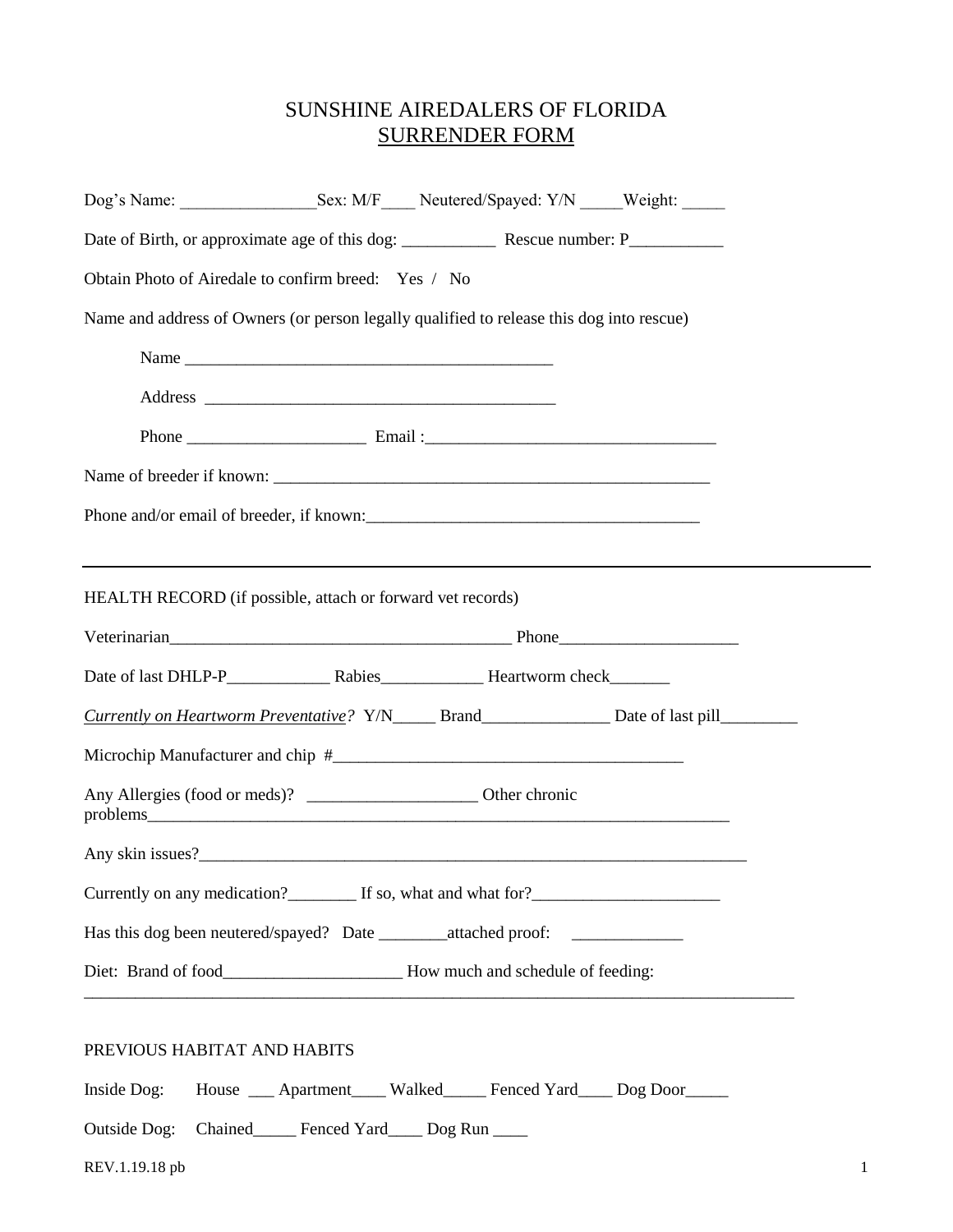| Good riding in a car?<br>Cood with groomer?<br>Cood with groomer?                                               |
|-----------------------------------------------------------------------------------------------------------------|
| Current Family Members & Ages                                                                                   |
| Okay with: Men__ Women__ Young Children____ Other Dogs_________ Cats____                                        |
| Housebroken? _____ Crate Trained? ___________ Obedience Trained ?______                                         |
| Leash Trained? ________ High prey drive?________ Bolter?______________ Escape Artist?__________                 |
|                                                                                                                 |
| Had Run of House? _____ Allowed on Furniture? _______ Have Dog Bed? _____                                       |
| Where did Dog Sleep? __________ Where was Dog when no one Home? ________________                                |
| Is Dog destructive? ______ When left alone? ______ Or Anytime? _____                                            |
| Countersurfer?                                                                                                  |
|                                                                                                                 |
| Does he/she "talk" or growl? ________ If so, under what circumstances ___________                               |
| Is there anything that you know this dog dislikes or is there anything we should warn prospective owners about? |
|                                                                                                                 |
|                                                                                                                 |
|                                                                                                                 |
| Is there anything you DON'T LIKE about this dog?                                                                |
| HAS THIS DOG EVER BITTEN ANYONE If so, WHEN? (Date)____________                                                 |
|                                                                                                                 |
|                                                                                                                 |
| I understand if I withhold truthful information about any biting                                                |

history of this dog, I could be held liable for future attacks by this dog.

When releasing this dog into Airedale Rescue, please provide all veterinary certificates (such as proof of neutering/spaying and rabies/ vaccinations), which are required for proper licensing of the dog. All health records that you are able to supply will help us to insure the proper medical attention for this dog and will be greatly appreciated.